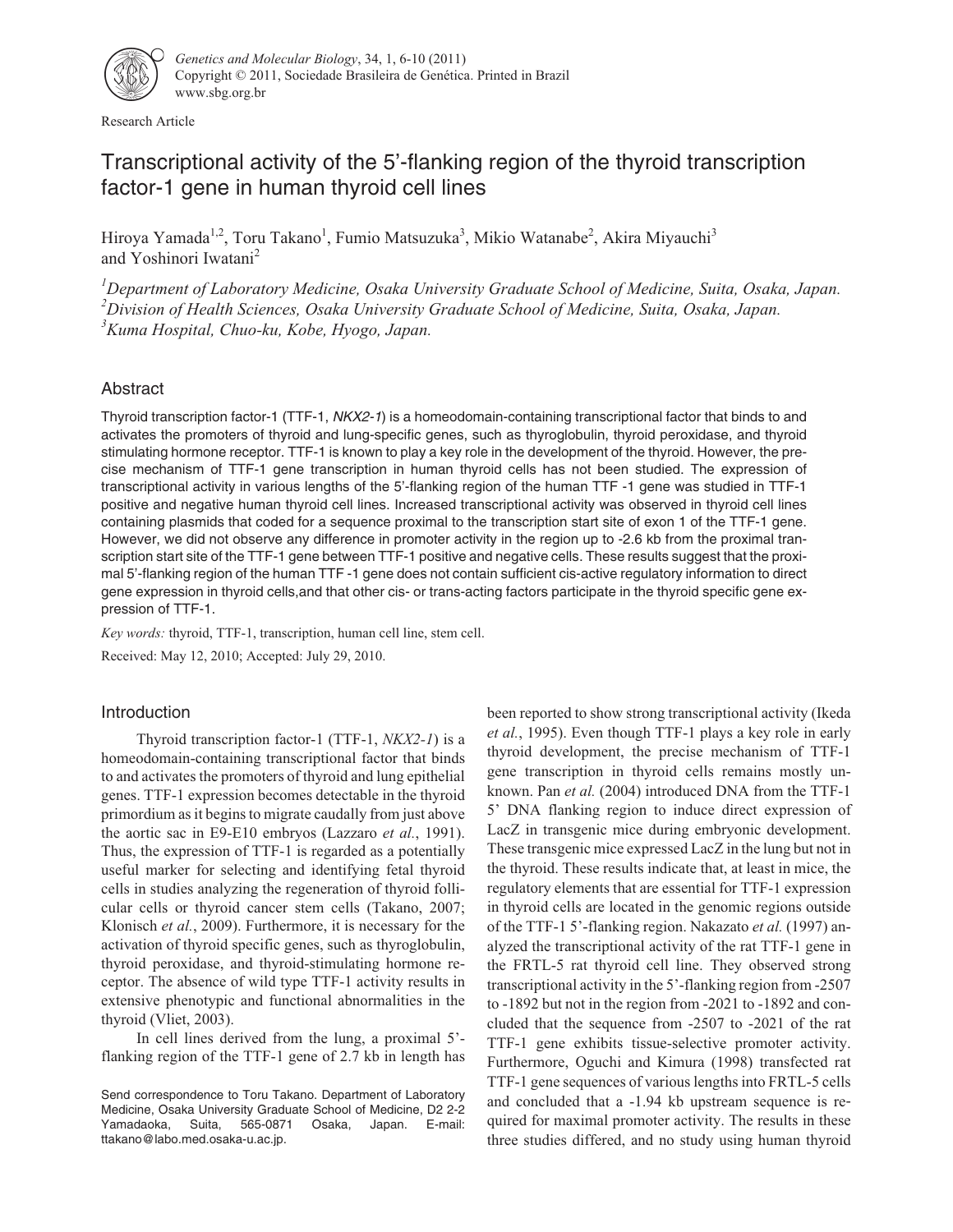cells has been published, probably because until recently there were no known human thyroid cell lines that were able to abundantly express TTF-1.

In a recent study we found two anaplastic thyroid carcinoma (ATC)-derived cell lines, TCO-1 and 8505C, that expressed TTF-1 mRNA (Takano *et al.*, 2007). Thus, in the present paper, we investigated TTF-1 5'-flanking region transcriptional activity in TCO-1 and 8505C cells and compared the results with those for other ATC cell lines, *viz.* 8305C and SW571, which do not express TTF-1 mRNA.

## Materials and Methods

# Cloning of the 5'-flanking region of the human TTF-1 gene and construction of TTF-1 reporter plasmid

A 5'-upstream region of the TTF-1 gene was amplified from human genomic DNA using the polymerase chain reaction (PCR), as described previously (Takano *et al.*, 2008). The PCR products were sub-cloned into a pGL4 vector (Promega, Tokyo, Japan) containing a luciferase reporter gene. According to previous studies, the position of the first ATG in the second exon was designated as zero (Oguchi and Kimura, 1998). The human TTF-1 gene has two major transcription start sites. One is upstream of the first exon, and the other is localized in the first intron (Hamdan *et al.*, 1998). The DNA fragments were designed to cover these regions. The cloned fragments TA1-5 and TB2-5 covered the following regions: -210 to -1, -552 to -1, -1272 to -1, -2110 to -1, and -2744 to -1 and -522 to -179, -1272 to -179, -2110 to -179, and -2744 to -179, respectively.

#### Cell culture

Four cell lines derived from human ATC namely TCO-1, 8505C, SW571, and 8305C, were cultured in RPML-1640 with 10% fetal bovine serum (Invitrogen, Tokyo, Japan) at 37 °C in 5%  $CO<sub>2</sub>$ . HepG2 cells derived from human liver were cultured in DMEM with 10% fetal bovine serum (Invitrogen) at 37 °C in 5%  $CO<sub>2</sub>$ . All cell lines were provided by the Human Science Research Resource Bank (Osaka, Japan).

## Transfection and luciferase assay

24 h before transfection, the cells were plated in a 24-well plate at a density of 200,000 cells/well and allowed to grow under normal culture conditions. A promoter-less pGL4 vector was used as control. The plasmid pRL-CMV (Promega) containing the Renilla firefly reporter gene was co-transfected into all cells to normalize the results. 400 ng of pGL4-reporter vector containing one of the fragments of the TTF-1 upstream genomic sequence and 5 ng of the pRL-CMV vector were co-transfected into each cell using  $1.2 \mu L$  of Lipofectamine 2000 (Invitrogen), and the cells were cultured for 48 h. Relative luciferase activity in each cell lysate was measured with the Dual-Luciferase Reporter Assay System (Promega), according to the manufacturer's protocol.

#### Extraction of RNA from thyroid tissues and cells

Tissue samples from three normal thyroid tissues from the lobe contralateral to a carcinoma were collected during surgery, after we had obtained informed consent from each patient. The study protocol was approved by the ethics committee of Kuma Hospital. Tissues were frozen in liquid nitrogen immediately after resection. Total RNA of these tissues and cell lines was extracted as described previously (Yamada *et al.*, 2009).

#### Reverse transcription

Reverse transcription (RT) was performed using 1 µg of total RNA in an RT mixture containing 50 mM Tris-HCl (pH 8.3), 75 mM KCl, 10 mM dithiothreitol, 3 mM  $MgCl<sub>2</sub>$ , 0.5 mM deoxynucleotide triphosphates (dNTP) (Takara, Shiga, Japan), 200 U MMLV reverse transcriptase (Invitrogen),  $2 U/\mu L$  RNase inhibitor (Takara), and  $2.5 \mu M$  of random hexamers (Takara) in a total volume of 20  $\mu$ L at 42  $\degree$ C for 60 min.

#### Real-time quantitative PCR

The real-time quantitative PCR using TaqMan probes was performed using an ABI PRISM 7700 Sequence Detection System (Applied Biosystems, Foster City, CA USA), as previously described (Takano *et al.*, 1999) using 1 µL of first strand cDNA. The sequence of the two primers and the TaqMan probe used for quantification of *TTF-1* mRNA *(TITF-1,* GenBank BC006221) were:

TTF1F (0.5 µM) 5'-TCCAGAACCACCGCTACA-3' (bases 746-763),

**Table 1** - Summary of the transcriptional activity of the 5' flanking region of the TTF-1 gene described in the present and previous studies.

| Sequence | Target of transfection                       | Specific transcriptional activity | Reference        |
|----------|----------------------------------------------|-----------------------------------|------------------|
| Human    | Human lung adenocarcinoma cell line          | +                                 | Hamdan, Ikeda    |
| Human    | Mouse lung cell line                         |                                   | Ikeda            |
| Rat      | Rat thyroid cell line                        |                                   | Nakazato, Oguchi |
| Mouse    | Lung (transgenic mouse)                      |                                   | Pan              |
| Mouse    | Thyroid (transgenic mouse)                   | $\overline{\phantom{a}}$          | Pan              |
| Human    | Human thyroid anaplastic carcinoma cell line | -                                 | Present study    |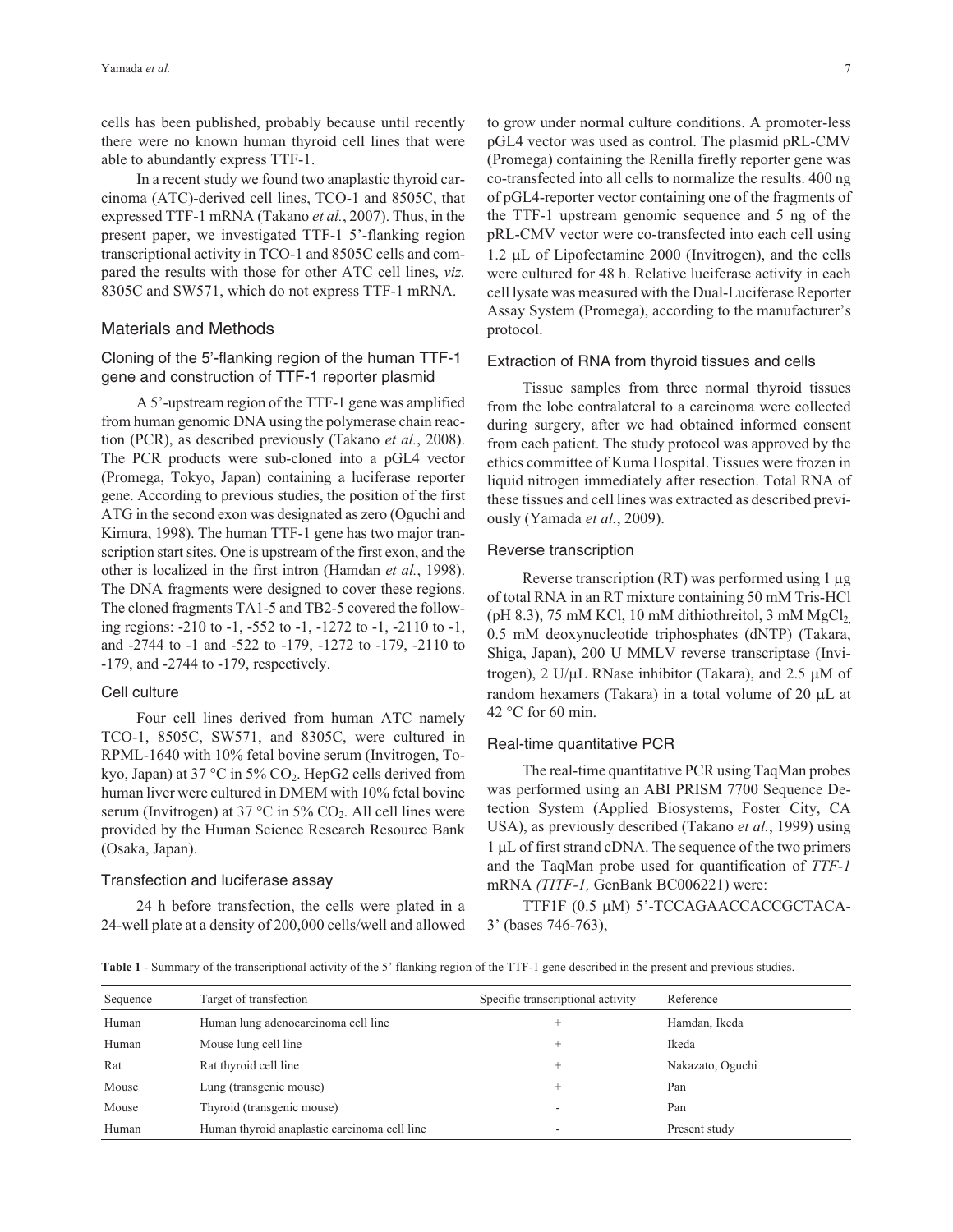TTF1R (0.5 µM) 5'- ACGGTTTGCCGTCTTTCA C-3' (bases 928-910),

and TTF1-TM (140 nM) 5'-FAM-ACTGCTGCTGA GCCTGTTGCTGC -TAMRA-3' (bases 879-853).

-actin (*ACTB*) mRNA (GenBank X00351) was used as endogenous control.

The sequence of the two primers and of the TaqMan probe used for *ACTB* mRNA quantification were:

ACF (0.5 μM) 5'-TGGACATCCGCAAAGACCTG -3' (bases 901-920),

ACR (0.5 µM) 5'-CCGATCCACACGGAGTACT T-3' (bases 1066-1047),

and AC-TM (140 nM) 5'-FAM-CACCACCATGTA CCCTGGCATTGCC-TAMRA-3' (bases 947-971).

All primers and probes were purchased from Operon Biotechnologies (Tokyo, Japan). The conditions for TaqMan PCR were: 95 °C for 10 min and 40 cycles of 95 °C for 15 s and 60 °C for 1 min. Recombinant pGEM T-vectors (Promega, Tokyo, Japan) containing either TTF-1 or  $\beta$ -actin cDNA were constructed by PCR-cloning, using the same sets of primers as those used for RT-PCR, and then used as standard samples. The amplification plots were used to determine the threshold cycle  $(C_T)$ . The initial mRNA copy number was calculated by plotting  $C_T$  against input target quantity.

## Sequence analysis of the 5'-flanking region of the human TTF-1 gene

Genomic DNA was isolated using a QIAamp DNA Mini Kit (Qiagen, Tokyo, Japan) from five cell lines. The 5'-upstream region of the TTF-1 gene was amplified by PCR, and the PCR products were sub-cloned into a pGEM-Easy T vector. The cloned fragments covered the region from -2744 to -1. The purified fragments were sequenced using a BigDye Terminator Cycle Sequencing FS Ready Reaction Kit with an ABI PRISM 310 Genetic Analyzer (Applied Biosystems, Tokyo, Japan). At least three clones were analyzed for each cell line.

#### **Results**

The expression of TTF-1 mRNA was observed in all three normal thyroid tissue samples, as well as in the 8505C and TCO-1 cells. In contrast, the 8305C, SW571, and HepG2 cells showed almost no TTF-1 transcripts (Figure 1). When analyzing the sequence of the 5' upstream region of the TTF-1 gene in each cell line, we did not find any mutations or deletions in this region in any of the five cell lines (data not shown).

In the experiments using TA1-5 plasmids, the transcriptional activity of one of the TTF-1 positive cell lines, 8505C, was greatly increased by TA1 compared with the activity observed in the TTF-1 negative cell lines SW571 and 8305C. Nevertheless, another TTF-1 positive cell line, TCO-1, did not demonstrate a clear increase in TTF-1 transcription (Figure 2). Thus, there was no plasmid by which TTF-1 positive and negative cell lines would be distinguishable in terms of transcriptional activity. In the thyroid cell lines, a clear increase in transcriptional activity was only observed for TA1-3.

Since TA1, which contained a sequence downstream of the proximal transcription start site, but not TA2 showed extremely high transcriptional activity in 8505C, we constructed another set of plasmids, TB2-TB5, which did not



**Figure 1** - Expression levels of TTF-1 mRNA relative to  $\beta$ -actin mRNA. The results are shown as means of duplicate assays.



**Figure 2** - Schematic diagram of the TTF-1 promoter luciferase constructs and the transcriptional activity of the TTF-1 5' flanking sequences TA1-5. The hatched boxes represent exons while the open boxes represent introns. The base numbers are based on the position of the first ATG in the second exon being 0. Different lengths of DNA from the 5' flanking region of the human TTF-1 gene were attached to a luciferase reporter plasmid and transfected into five cell lines. Relative luciferase activity obtained with the promoterless pGL4 vector was arbitrarily set as 1. Values are shown as the mean  $\pm$  SD of triplicate assays.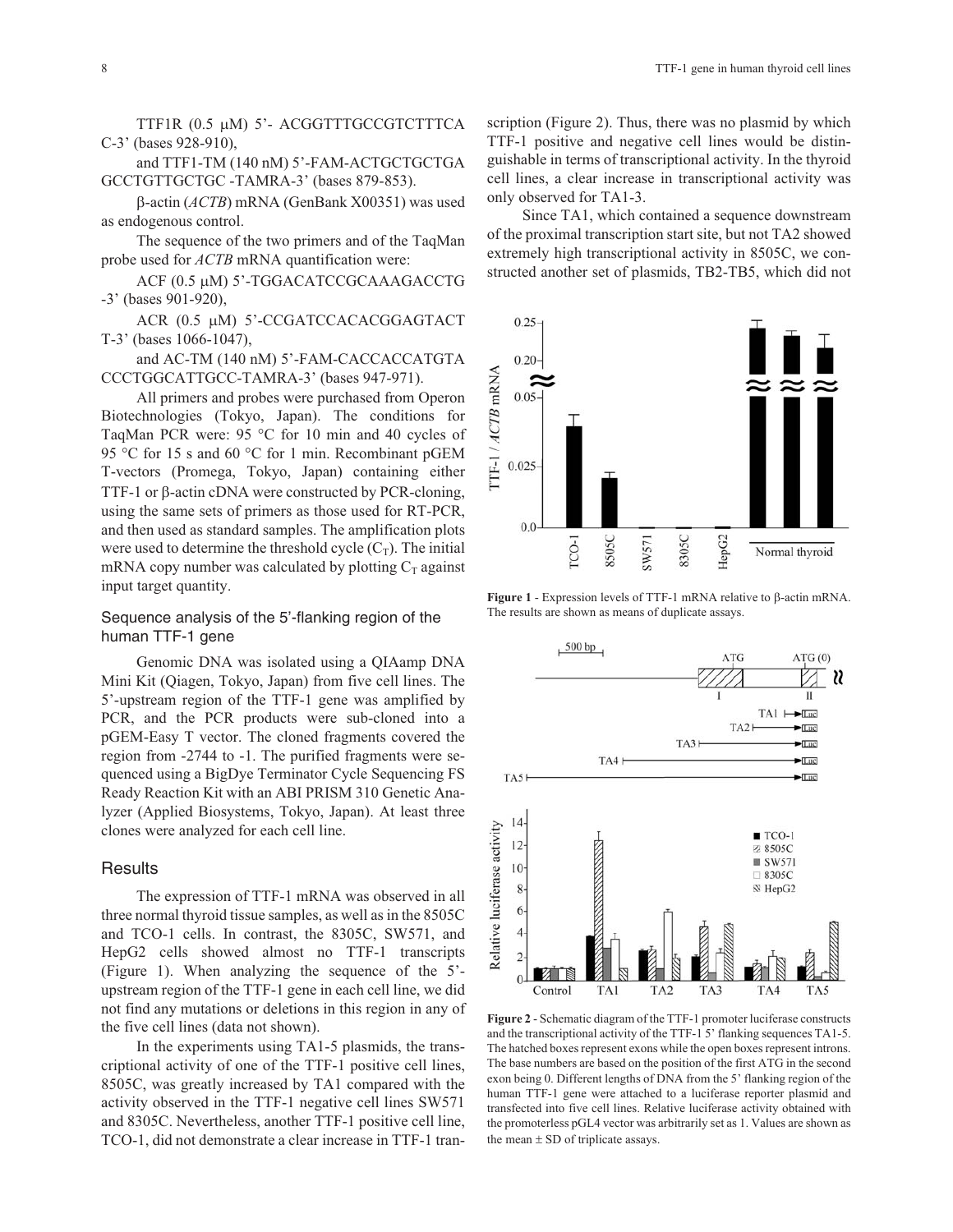possess this sequence to test whether this modification would alter the results. When we used these plasmids, a clear decrease in transcriptional activity was observed in 8505C cells. These results indicated that the high transcriptional activity observed in 8505C cells following the addition of TA1-5 plasmids was mainly caused by the deleted sequence in exon 2 (Figure 3). No plasmid was able to distinguish the TTF-1 positive cell lines from the TTF-1 negative ones in terms of transcriptional activity. Amongst the thyroid cell lines, TB4 and TB5 tended to show weaker transcriptional activity than TB2 and TB3.

#### **Discussion**

This is the first report analyzing the transcriptional activity of the human TTF-1 5'-flanking regions in human thyroid cell lines. The results of previous and the present study on transcriptional activity of the TTF-1 5'- flanking sequence are summarized in Table 1. Although with TA1, one TTF-1 positive cell line, 8505C, showed high transcriptional activity, no increase was observed in another TTF-1 positive cell line, TCO1, or when longer sequences were used, such as TA2-5. Thus, we conclude that no promoter activity was observed that clearly differed between TTF-1 positive and negative cells in the region up to -2.6 kb from the proximal transcription start site of the TTF-1 gene. Our results present a clear discrepancy from those of two previous studies using the FRTL-5 rat thyroid cell line, which showed high promoter activity in this region (Na-



**Figure 3** - Schematic diagram of the TTF-1 promoter luciferase constructs and the transcriptional activity of the TTF-1 5' flanking sequences TB2-5. The hatched boxes represent exons while the open boxes represent introns. Base numbers are in relation to the position of the first ATG codon in the second exon, this being set as 0. The transcription region after the proximal transcription start site has been deleted from TA2-5. The resultant plasmids were transfected into five cell lines. The relative luciferase activity obtained with the promoterless pGL4 vector was arbitrarily set as 1. The values are shown as the mean  $\pm$  SD of triplicate assays.

kazato *et al.*, 1997; Oguchi and Kimura, 1998). These studies presented different results regarding the region of the TTF-1 gene that showed the highest promoter activity. This discrepancy may partly be due to the use of FRTL-5 cells, as this cell line frequently exhibits clonal heterogeneity (Jeker *et al.*, 1999). Our study agrees with a previous report that used transgenic mice, showing that regulatory elements that are essential for TTF-1 expression in thyroid cells exist in genomic regions outside of the TTF-1 5'-flanking region (Pan *et al.*, 2004).

Before drawing this conclusion, further studies are needed. First, even though we confirmed the abundant expression of TTF-1 mRNA in TCO-1 and 8505C cells, the expression levels of TTF-1 were much lower than those seen in normal thyroid tissues. This may be due to the fact that TTF-1 expressing thyroid cell lines contain a considerable number of TTF-1 negative cells (Zito *et al.*, 2009). We therefore need to clarify whether such cells may have affected our results. Second, we sequenced the TTF-1 5' flanking region in both TTF-1 positive and negative cell lines and confirmed that there were no mutations or deletions. However, besides mutation analysis, the possibility of methylation of the TTF-1 promoter should be investigated because it can cause epigenetic silencing (Kondo *et al.*, 2009).

In thyroid cell lines we observed higher transcriptional activity in cells containing plasmids that code for a sequence proximal to the transcription start site of exon 1. Some transcription factors that interact with this region may enhance transcription, whereas factors that interact with the distal region may negatively regulate transcription, although these effects are probably not restricted to TTF-1 positive cells.

Our results showed a striking difference from studies using TTF-1 positive lung cell lines, which showed strong transcriptional activity when the cells were transfected with plasmids similar to ours (Ikeda *et al.*, 1995; Hamdan *et al.*, 1998). A further comparison of the transcriptional activity of the TTF-1 gene between thyroid- and lung-derived cell lines may clarify the factors that negatively regulate TTF-1 transcription in thyroid cells.

In conclusion, we did not observe differences in promoter activity in a region up to -2.6 kb from the proximal transcription start site of the TTF-1 gene between TTF-1 positive and negative human thyroid cells. These results suggest that the 5'-flanking region of the human TTF -1 gene does not contain sufficient cis-active regulatory information to direct gene expression in human thyroid cells.

#### Acknowledgments

This research was supported by the Ministry of Education, Culture, Sports, Science, and Technology of Japan; a Grant-in-Aid for Scientific Research (C, 2008-2010, No. 20590570) and a Research Grant from the Princess Takamatsu Cancer Research Fund (04-23606).